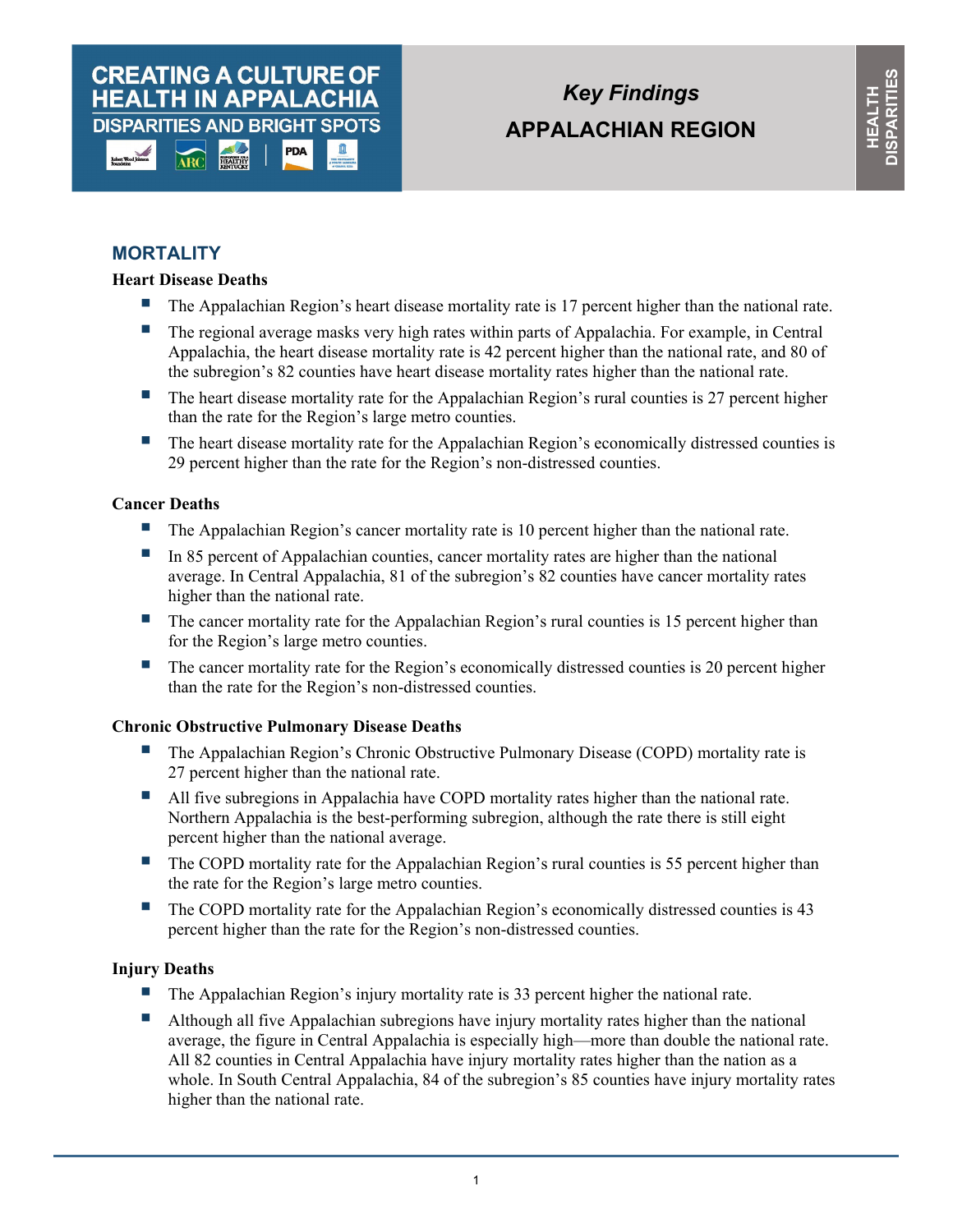- The injury mortality rate for the Appalachian Region's rural counties is 47 percent higher than the rate for the Region's large metro counties.
- The injury mortality rate for the Appalachian Region's economically distressed counties is 55 percent higher than the rate for the Region's non-distressed counties.

## **Stroke Deaths**

- **The Appalachian Region's stroke mortality rate is 14 percent higher than the national rate.**
- Four of the five Appalachian subregions have stroke mortality rates markedly higher than the rate for the nation as a whole. Only Northern Appalachia has a rate on par with the nation.
- The stroke mortality rate for the Appalachian Region's rural counties is eight percent higher than the rate for the Region's large metro counties.
- The stroke mortality rate for the Appalachian Region's economically distressed counties is 14 percent higher than the rate for the Region's non-distressed counties.

## **Diabetes Deaths**

- The Appalachian Region's diabetes mortality rate is 11 percent higher than the national rate.
- In North Central and Central Appalachia, diabetes mortality rates are 41 percent higher than the rate for the nation as a whole.
- There is an urban-rural divide in diabetes mortality rates throughout the Region, with rural areas reporting a rate 36 percent higher than the rate found in large metro areas.
- Economically distressed Appalachian counties report a diabetes mortality rate 33 percent higher than those counties classified as non-distressed.

## **Years of Potential Life Lost**

- The rate for Years of Potential Life Lost—a broad measure of premature mortality from all causes—is 25 percent higher in the Appalachian Region than in the nation as a whole.
- Although all five subregions have YPLL rates higher than the national figure, performance in this indicator is particularly poor in Central Appalachia, where the rate is 69 percent higher than the national mark.
- **The YPLL rate for the Appalachian Region's rural counties is 40 percent higher than the rate** for the Region's large metro counties.
- The YPLL rate for the Appalachian Region's economically distressed counties is 42 percent higher than the rate for the Region's non-distressed counties.

## **MORBIDITY**

## **Physically Unhealthy Days**

- **The average adult in the Appalachian Region reports feeling physically unhealthy 14 percent** more often than the average American.
- With 5.1 physically unhealthy days per person per month, residents in Central Appalachia report feeling physically unhealthy 42 percent more often than the average American. This figure is the highest among the five Appalachian subregions.
- Residents living in the Appalachian Region's rural counties are 24 percent more likely to report feeling physically unhealthy than those living in the Region's large metro areas.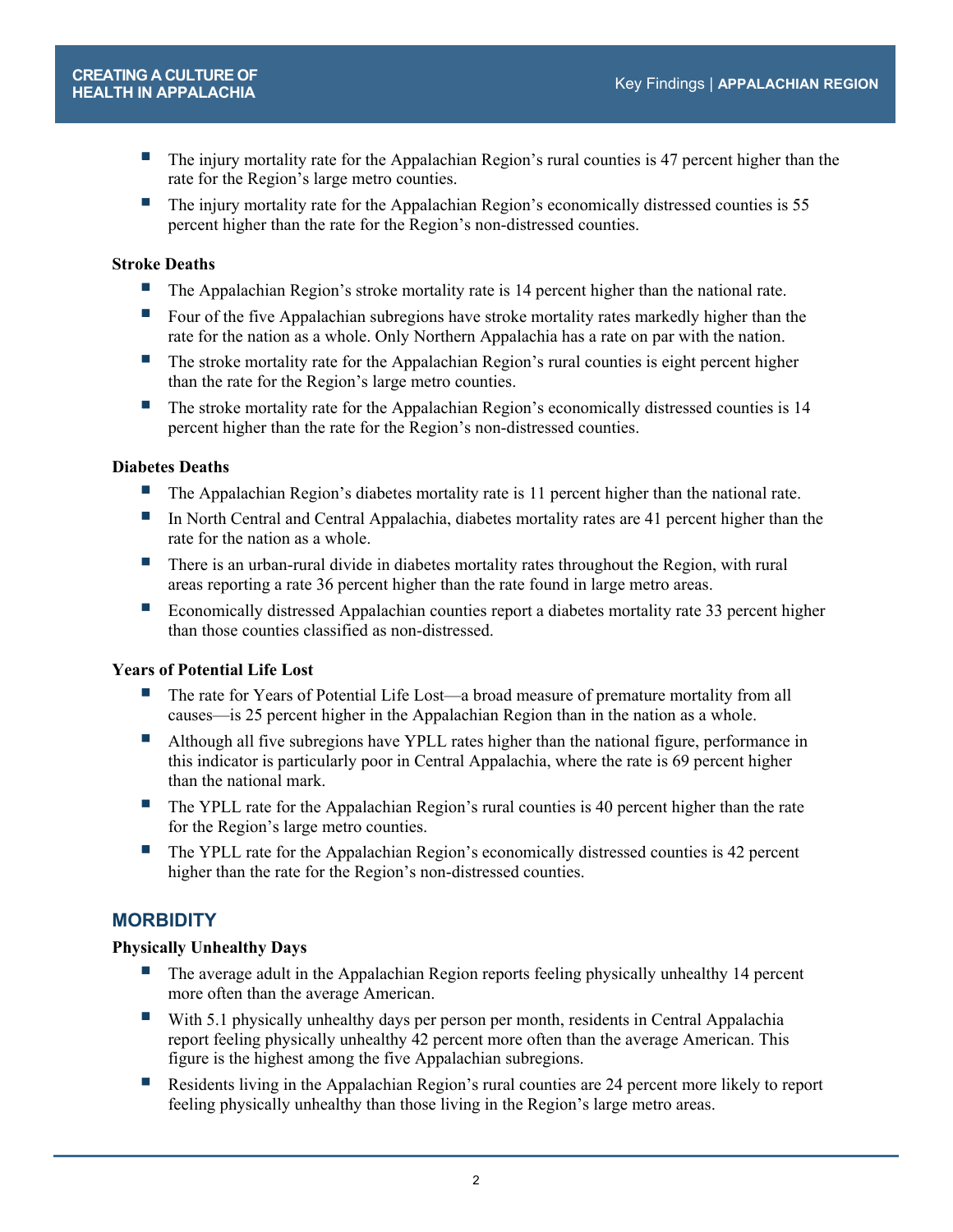Residents living in the Appalachian Region's economically distressed counties are 25 percent more likely to report feeling physically unhealthy than those living in the Region's nondistressed counties.

#### **Mentally Unhealthy Days**

- The average resident in Appalachia reports feeling mentally unhealthy 14 percent more often than the average American.
- With 4.5 mentally unhealthy days per person per month, residents in both North Central and Central Appalachia report feeling mentally unhealthy 25 percent more often than the average American.
- Residents living in the Appalachian Region's rural counties are 10 percent more likely to report feeling mentally unhealthy than those living in the Region's large metro areas.
- Residents living in the Appalachian Region's economically distressed counties are 10 percent more likely to report feeling mentally unhealthy than those living in the Region's nondistressed counties.

#### **HIV Prevalence**

- $\blacksquare$  The prevalence of HIV is 57 percent lower in the Appalachian Region than in the nation as a whole.
- **Among the five subregions, Southern Appalachia has the highest HIV prevalence, a figure that** is still 41 percent lower than the national average.
- There is an urban-rural divide in HIV rates in the Appalachian Region. Residents living in the Appalachian Region's large metro areas are more than twice as likely to have HIV as those living in the Region's rural areas.
- The Appalachian Region's economically non-distressed counties report HIV rates 57 percent higher than the rates reported by the Region's distressed counties.

#### **Diabetes Prevalence**

- The prevalence of diabetes in the Appalachian Region is 11.9 percent, a mark higher than the 9.8 percent experienced by the nation as a whole.
- All five subregions in Appalachia report a higher prevalence of diabetes than the national average, with Central Appalachia (13.5 percent) and North Central Appalachia (12.8 percent) reporting the highest percentages.
- There is an urban-rural divide in diabetes prevalence—13.0 percent of the residents in the Appalachian Region's rural counties have been diagnosed with the disease, compared to 10.5 percent of those living in the Region's metro areas.
- **There is also a divide in diabetes prevalence based on economic status. The Appalachian** Region's economically distressed counties report a mark of 13.7 percent, whereas the Region's non-distressed counties report 11.7 percent.

#### **Obesity Prevalence**

 The prevalence of adult obesity is 31.0 percent throughout the Appalachian Region, a mark higher than the 27.4 percent experienced in the nation as a whole.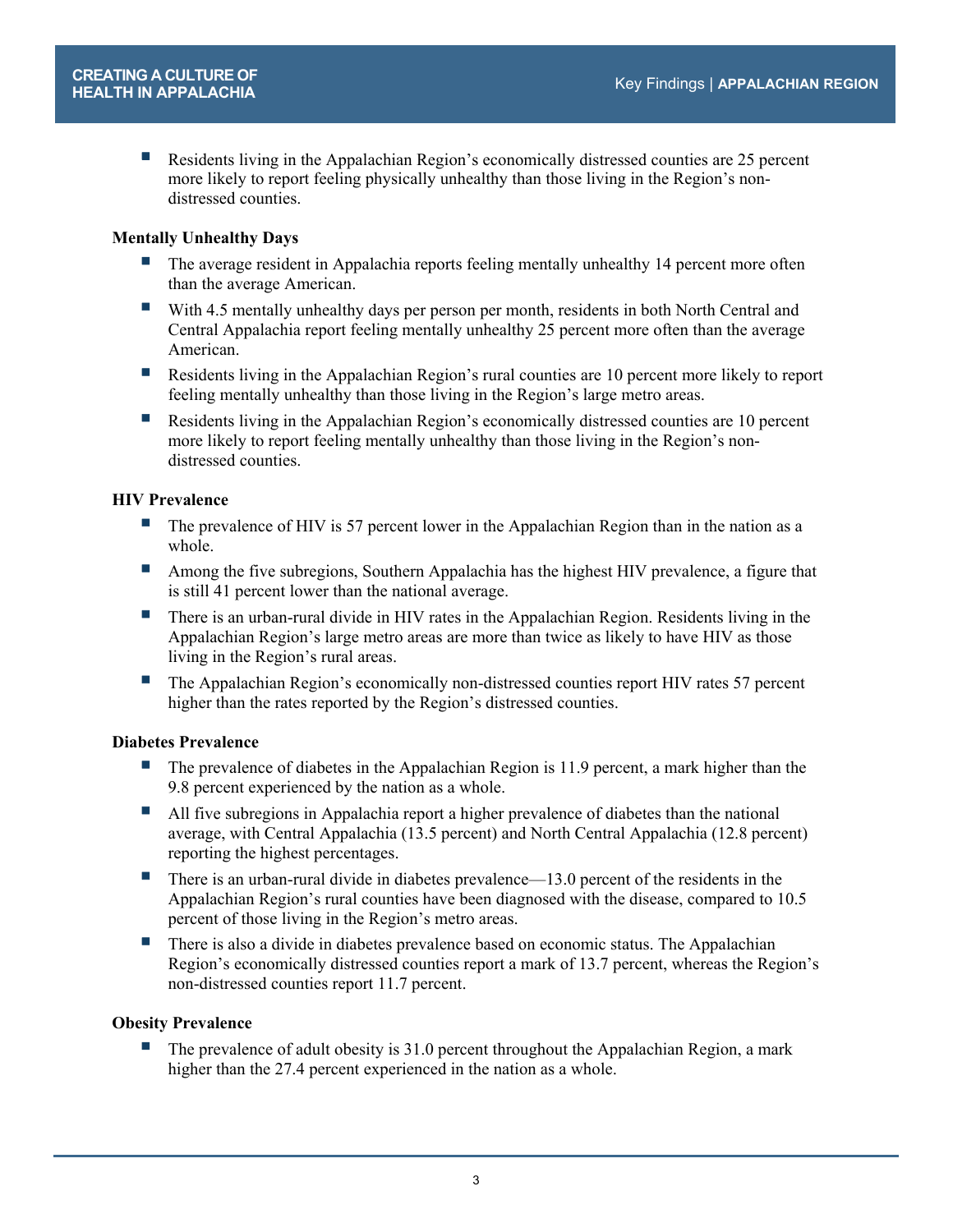- All five subregions throughout Appalachia report adult obesity percentages higher than the national average, with Central Appalachia (34.7 percent) and North Central Appalachia (33.4 percent) reporting the highest percentages.
- There is an urban-rural divide in adult obesity prevalence, with 33.1 percent of residents in the Appalachian Region's rural counties classified as obese, compared to 29.5 percent in the Region's large metro areas.
- **Residents in the Appalachian Region's economically distressed counties are particularly prone** to high percentages of adult obesity, with 34.7 percent of these residents classified as obese. This compares to 30.7 percent in the Region's non-distressed counties.

# **BEHAVIORAL HEALTH**

## **Depression Prevalence**

- **The prevalence of depression among fee-for-service Medicare beneficiaries in the Appalachian** Region is 16.7 percent, compared to 15.4 percent for the United States as a whole.
- **The prevalence of depression among fee-for-service Medicare beneficiaries is the highest in** both North Central and Central Appalachia, at approximately 19 percent.
- There is a small difference in depression prevalence among fee-for-service Medicare beneficiaries in the Appalachian Region's rural counties (16.9 percent) and large metro counties (15.6 percent).
- **There is a slight difference in depression prevalence among fee-for-service Medicare** beneficiaries in the Appalachian Region's economically distressed counties (17.6 percent) and non-distressed counties (16.6 percent).

## **Suicide Incidence**

- The suicide rate in the Appalachian Region is 17 percent higher than the national rate.
- All five Appalachian subregions report suicide rates higher than the nation as a whole, with Central Appalachia reporting an incidence 31 percent higher than the national rate.
- Residents in the Appalachian Region's rural counties are 21 percent more likely to commit suicide than those living in the Region's large metro areas.
- Residents living in the Appalachian Region's economically distressed counties are 14 percent more likely to commit suicide than those living in the Region's non-distressed counties.

## **Excessive Drinking**

- A lower percentage of adults in the Appalachian Region report excessive drinking (15.2 percent) than in the nation as a whole (17.7 percent).
- Four of the five Appalachian subregions have lower percentages of adults reporting excessive drinking than the nation as a whole. The lone subregion above the national mark is Northern Appalachia, and the difference is minor (17.8 percent in the subregion compared to 17.7 percent in the nation as a whole).
- Adults living in the Appalachian Region's rural counties report less excessive drinking (13.3) percent) than those living in the Region's large metro areas (17.3 percent).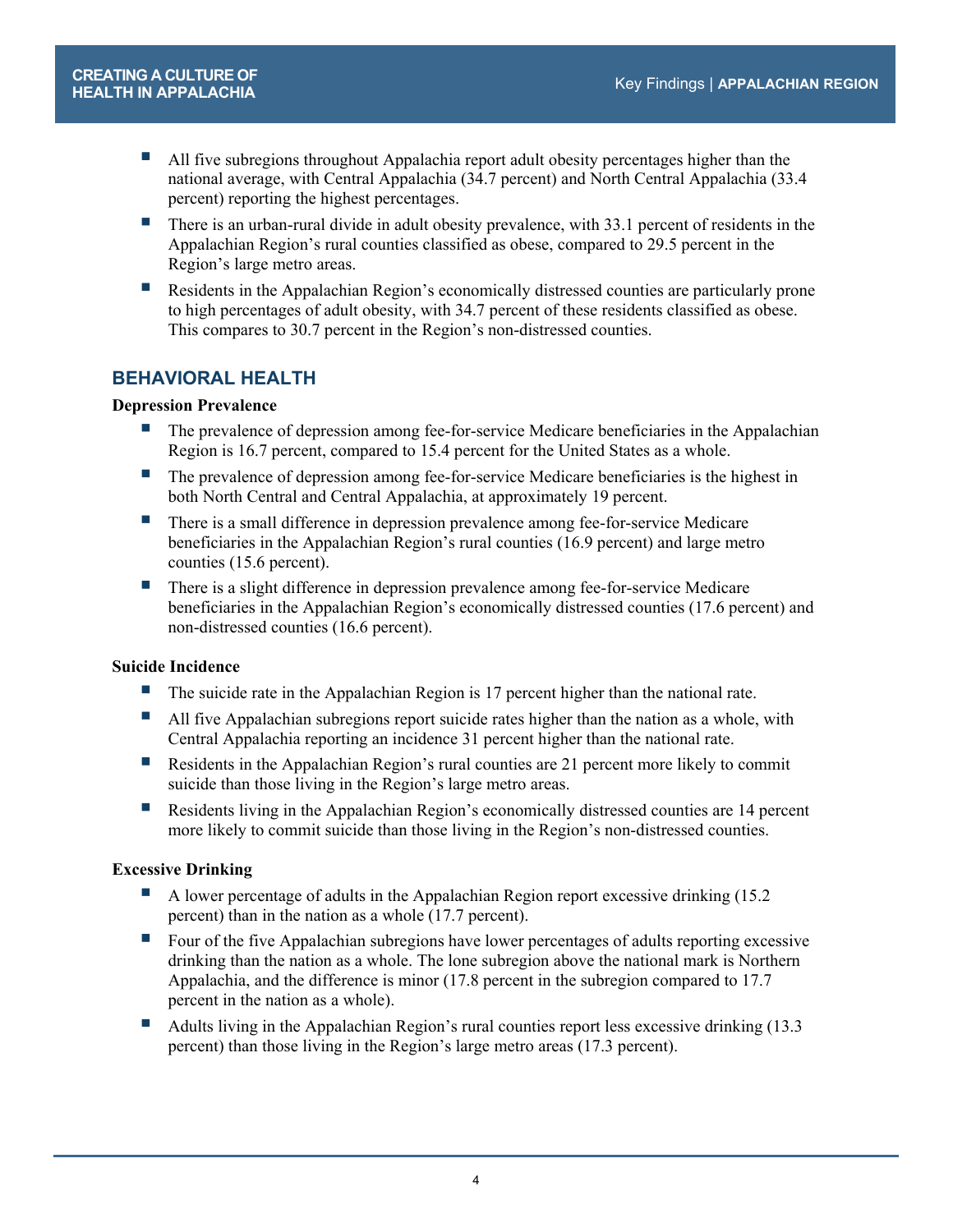Adults living in the Appalachian Region's economically distressed counties report less excessive drinking (12.3 percent) than those living in the Region's non-distressed counties (15.4 percent).

## **Poisoning Deaths**

- **The poisoning mortality rate in the Appalachian Region is 37 percent higher than the national** rate.
- All five Appalachian subregions have higher poisoning mortality rates than the national rate. The poisoning mortality rate in Central Appalachia is 146 percent higher than the nation as a whole.
- $\blacksquare$  The poisoning mortality rate for the Appalachian Region's rural counties is 40 percent higher than the rate for the Region's large metro counties—and 76 percent higher than the national rate.
- $\blacksquare$  The poisoning mortality rate for the Region's economically distressed counties is 63 percent higher than the rate for the Region's non-distressed counties—and more than double the national rate.

## **Opioid Prescription Rates**

- Six percent of all Medicare prescription claims in the Appalachian Region are for opioids, compared to 5.3 percent for the United States as a whole.
- In four of the five Appalachian subregions, the percentage of Medicare prescriptions for opioids is above the national average. Northern Appalachia, at 4.8 percent, is the only subregion with Medicare opioid prescriptions below the national mark.
- There is no significant urban-rural divide in opioid prescription levels, as Appalachia's rural counties have opioid prescription claims of 5.8 percent of total claims, compared with 5.7 percent for the Region's large metro counties.
- The Appalachian Region's economically distressed counties have Medicare opioid prescription claims of 6.1 percent of total claims, compared with 6.0 percent for the Region's non-distressed counties.

## **CHILD HEALTH**

## **Infant Mortality**

- The infant mortality rate is 16 percent higher in the Appalachian Region than in the nation as a whole.
- With identical infant mortality rates of 7.4 per 1,000 births, the North Central, Central, and Southern Appalachian subregions have rates 21 percent higher than the national rate.
- **There is an urban-rural divide in infant mortality, with the Appalachian Region's rural counties** reporting an infant mortality rate 19 percent higher than the rate found in the Region's large metro areas.
- Economic status is also an indicator of infant mortality. The rate in the Appalachian Region's economically distressed counties is 19 percent higher than the rate found in the Region's nondistressed counties.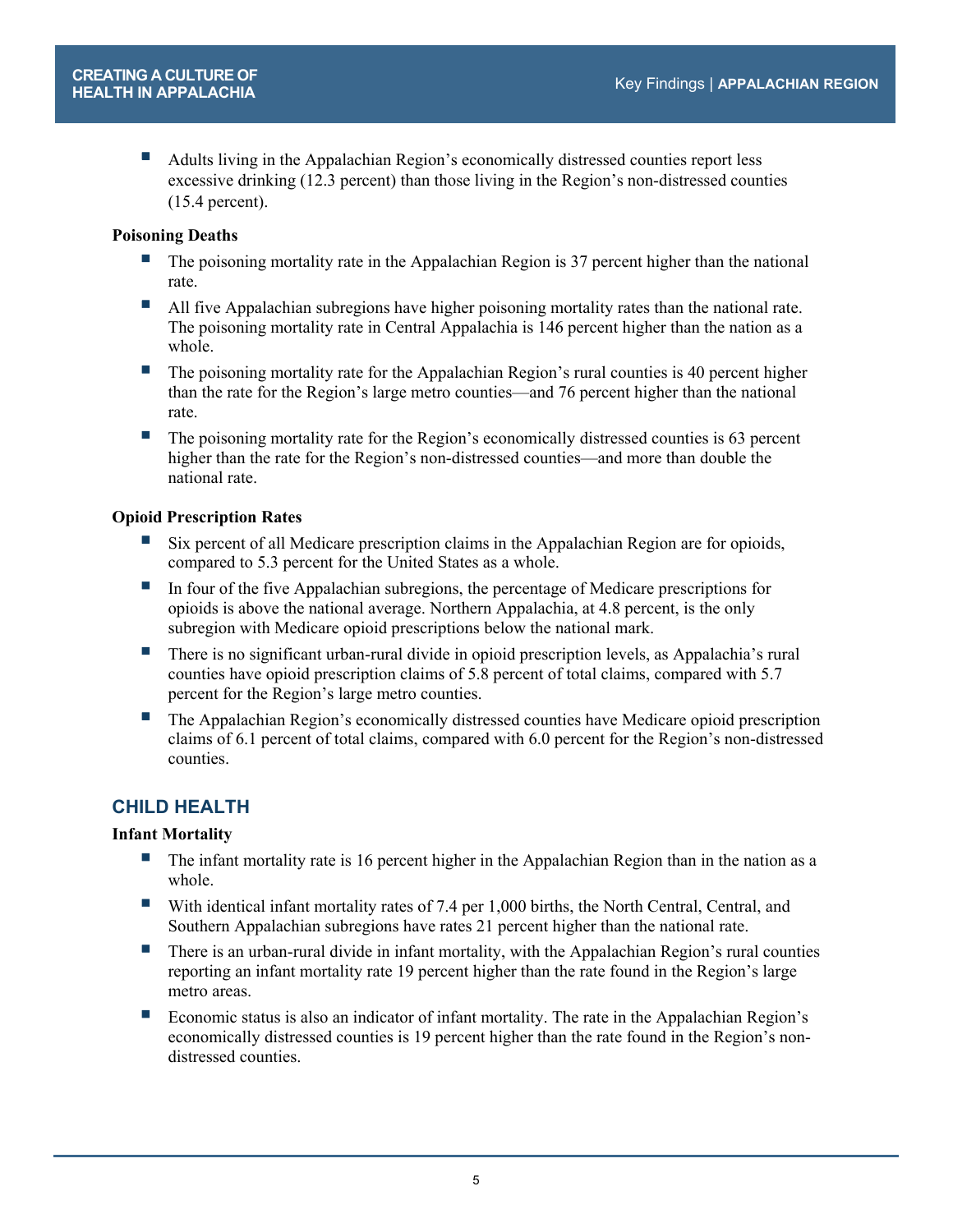## **Low Birth Weight Incidence**

- The incidence of low birth weight in Appalachia is 8.7 percent of all newborns, a percentage higher than the national average of 8.1 percent.
- Northern Appalachia, with a 7.8 percent incidence of low birth weight, performs better than the nation as a whole on this measure. The other four subregions all report percentages above the national average, with performance in Central Appalachia especially poor at 9.9 percent, a figure much higher than the national average of 8.1 percent.
- There is an urban-rural divide in low birth weight incidence, with the Appalachian Region's rural counties reporting a higher incidence (9.4 percent) than that found in the Region's large metro areas (8.2 percent).
- Economically distressed Appalachian counties report a low birth weight incidence of 10.2 percent, compared to the 8.6 percent in the Region's non-distressed counties.

#### **Teen Birth Rate**

- The teen birth rate in the Appalachian Region is 10 percent higher than the national rate.
- Central Appalachia has a teen birth rate 63 percent higher than the national rate.
- The Appalachian Region's rural counties have a teen birth rate 72 percent higher than the rate found in the Region's large metro areas.
- **The Appalachian Region's economically distressed counties report a teen birth rate 61 percent** higher than the Region's non-distressed counties.

## **COMMUNITY CHARACTERISTICS**

#### **Average Travel Time to Work**

- $\blacksquare$  The average travel time to work in the Appalachian Region is 24.8 minutes, which is comparable to the national average of 25.7 minutes.
- **Three of the five Appalachian subregions have commute times roughly equal to the nation, and** both Northern and South Central Appalachia have average commute times slightly lower than the national average.
- The average travel time to work for the Appalachian Region's rural counties is five minutes less than for the Region's large metro counties.
- **The average travel time to work for the Appalachian Region's economically distressed counties** is nearly one-and-a-half minutes longer than for the Region's non-distressed counties.

#### **Grocery Store Availability**

- There are 14 percent fewer grocery stores per 1,000 population in Appalachia than in the United States as a whole.
- Among the five subregions, only Central Appalachia has more grocery stores per 1,000 population than the national average. Southern Appalachia has the lowest rate in the Region, a figure 24 percent lower than the national mark.
- Rural areas throughout the Region have 41 percent more grocery stores per  $1,000$  population than large metro areas.
- Economically distressed counties in Appalachia have 28 percent more grocery stores per 1,000 population than non-distressed counties.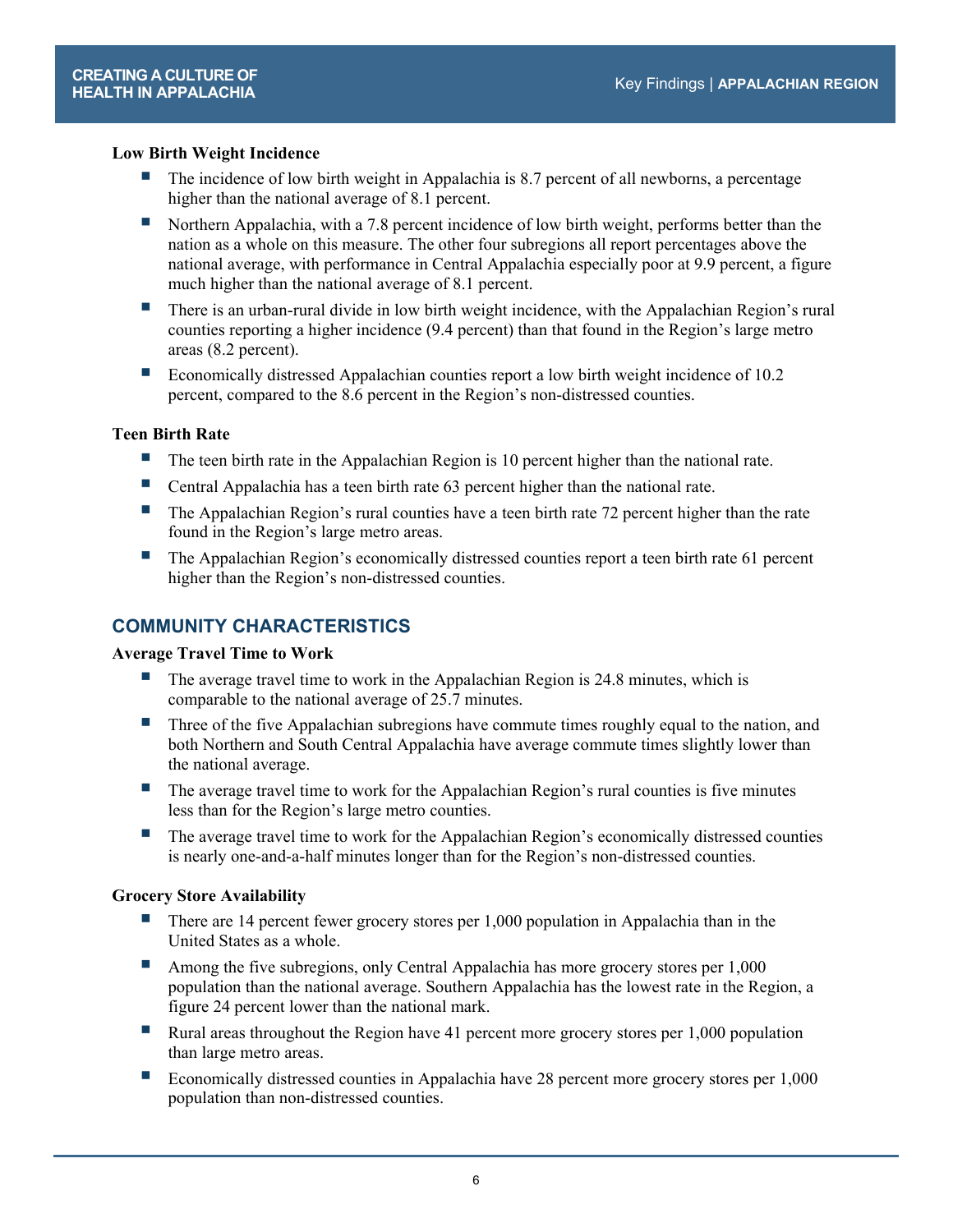#### **Student-Teacher Ratio**

- The Appalachian Region's student-teacher ratio is 14.3, which is a lower (better) ratio than the national average of 16.5.
- There is little difference in the student-teacher ratios among the five Appalachian subregions, with values ranging from 13.6 to 15.0, all of which are lower (better) than the national mark.
- The Appalachian Region's student-teacher ratio in rural counties is 13.7, which is better than the 14.7 ratio in the Region's metro counties.
- The Appalachian Region's student-teacher ratio in economically distressed counties is 14.7, which is only slightly higher than the 14.3 in the Region's non-distressed counties.

## **LIFESTYLE**

#### **Physical Inactivity**

- In the Appalachian Region, 28.4 percent of people report being physically inactive, a figure higher than the 23.1 percent reported for the United States as a whole.
- Physical inactivity in the Appalachian subregions range from 26.2 percent in Northern Appalachia to 33.8 percent in Central Appalachia, all of which are above the national average.
- **There is an urban-rural divide in physical inactivity. In the Appalachian Region's rural** counties, 31.8 percent of residents report being physically inactive, a figure much higher than the 25.2 percent reported in the Region's large metro areas.
- In the Appalachian Region's economically distressed counties, 33.9 percent of residents report being physically inactive, compared to 28.0 percent of residents in the Region's non-distressed counties.

#### **Smoking**

- Nearly 20 percent of all adults in the Appalachian Region report being cigarette smokers, a figure higher than the 16.3 percent at the national level.
- Smoking is an especially pronounced problem in Central Appalachia, where 25.2 percent of adults report being smokers.
- There is an urban-rural divide in smoking prevalence throughout the Appalachian Region. In the Region's rural counties, 22.5 percent of adults report being cigarette smokers, compared to just 17.3 percent of those living in large metro areas.
- In the Appalachian Region's economically distressed counties,  $24.7$  percent of adults are cigarette smokers, compared to 19.4 percent of residents in the Region's non-distressed counties.

## **Chlamydia Rate**

- Chlamydia incidence in the Appalachian Region is 27 percent lower than the national average.
- All five subregions have lower chlamydia incidence than the nation as a whole, and Central Appalachia's rate is 52 percent lower than the national mark.
- Chlamydia incidence is 23 percent lower in the Appalachian Region's rural counties than the incidence in the Region's large metro counties.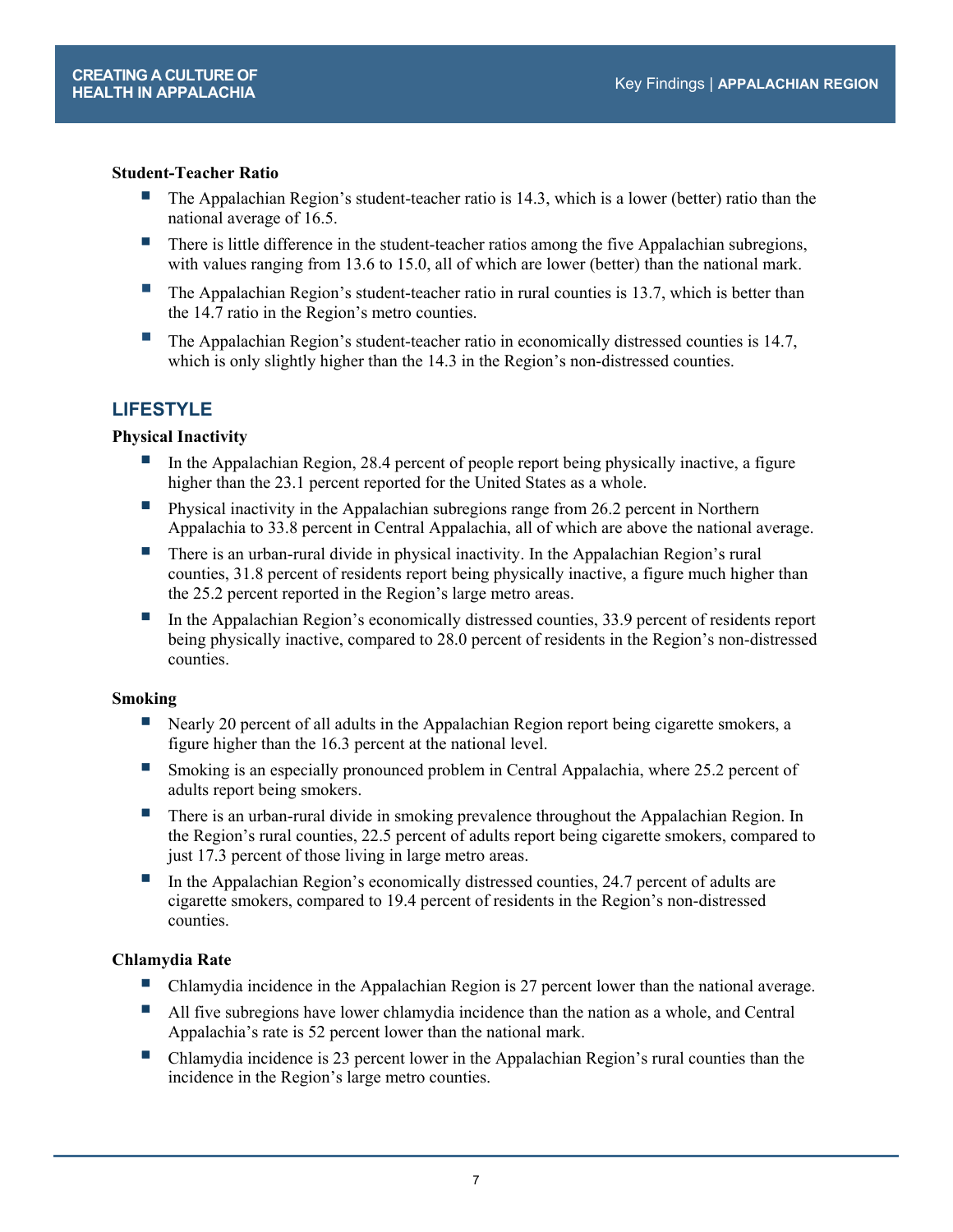■ Economically non-distressed Appalachian counties report a 12 percent higher incidence of chlamydia than the Region's distressed counties.

## **HEALTH CARE SYSTEMS**

#### **Primary Care Physicians**

- The supply of primary care physicians per  $100,000$  population in the Appalachian Region is 12 percent lower than the national average.
- Central Appalachia (33 percent lower) and Southern Appalachia (21 percent lower) both report a lower supply of primary care physicians than the national average.
- **The supply of primary care physicians in the Appalachian Region's rural counties is 20 percent** lower than the supply in the Region's large metro counties.
- The supply of primary care physicians in the Appalachian Region's economically distressed counties is 40 percent lower than the supply in the Region's non-distressed counties.

#### **Mental Health Providers**

- The supply of mental health providers per 100,000 population in the Appalachian Region is 35 percent lower than the national average.
- All five Appalachian subregions have a lower supply of mental health providers than the national average, with North Central Appalachia and Southern Appalachia both reporting figures approximately 50 percent lower than the national number.
- The two nonmetro adjacent classifications—those adjacent to large metro areas, as well as those adjacent to small metro areas—report the lowest mental health provider supplies in the Region, with supplies that are approximately 50 percent below the national average.
- The supply of mental health providers in the Appalachian Region's economically distressed counties is six percent lower than the supply in non-distressed counties.

#### **Specialty Physicians**

- The supply of specialty physicians per 100,000 population in the Appalachian Region is 28 percent lower than the national average.
- No Appalachian subregion matches the national average in terms of the supply of specialty physicians, and the supply in Central Appalachia is 65 percent lower than the national mark.
- $\blacksquare$  The supply of specialty physicians in the Appalachian Region's rural counties is 57 percent lower than the supply in the Region's large metro counties.
- **The supply of specialty physicians in the Appalachian Region's economically distressed** counties is nearly 76 percent lower than the supply in the Region's non-distressed counties.

#### **Dentists**

- $\blacksquare$  The supply of dentists per 100,000 population in the Appalachian Region is 26 percent lower than the national average.
- All five Appalachian subregions have a lower supply of dentists than the national average, and Central Appalachia's supply is 46 percent lower than the national average.
- $\blacksquare$  The supply of dentists in the Appalachian Region's rural counties is 36 percent lower than the supply found in the Region's large metro counties.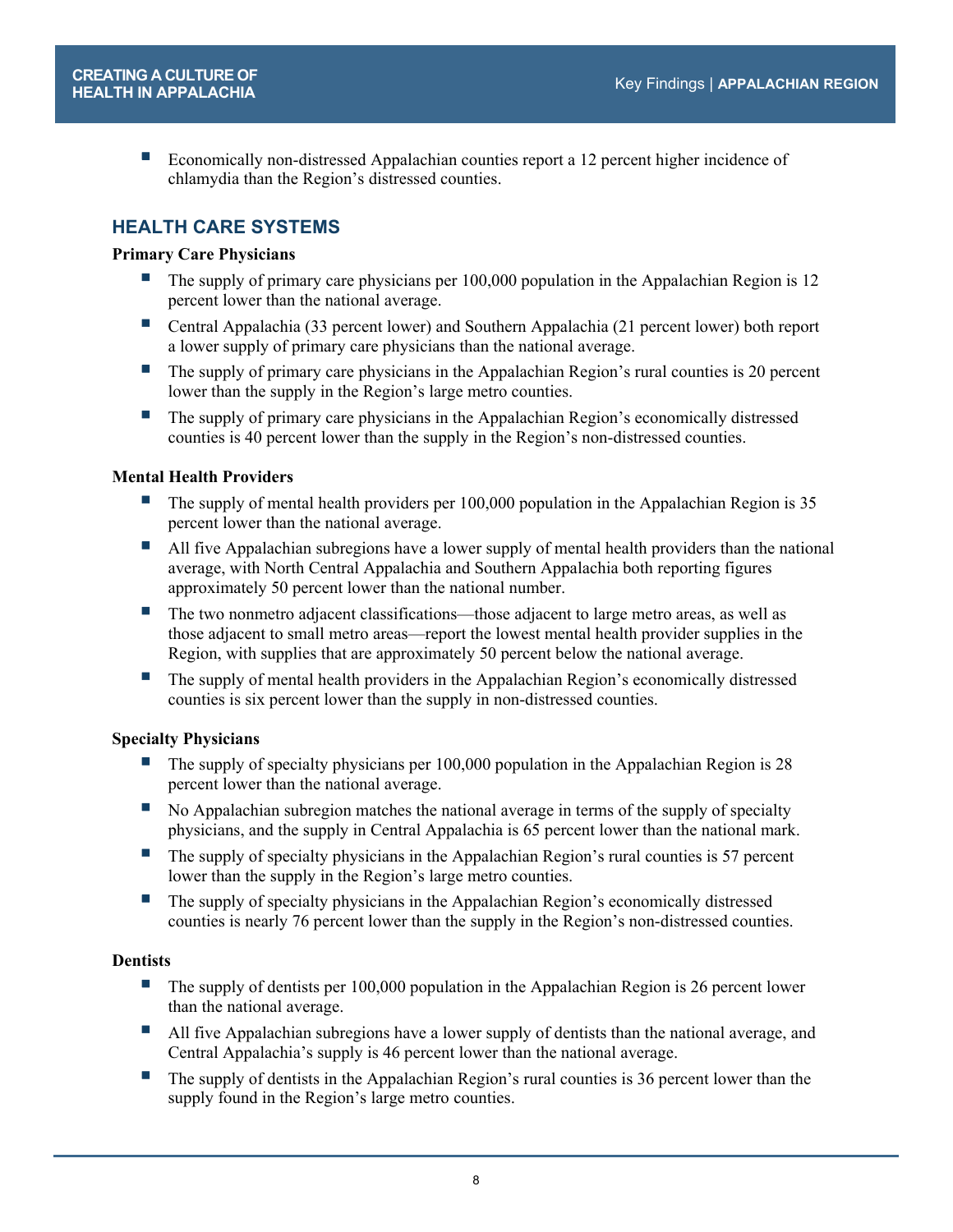The supply of dentists in the Appalachian Region's economically distressed counties is 43 percent lower than the supply found in the Region's non-distressed counties.

#### **Uninsured Population**

- The percentage of the population under age 65 that is uninsured in the Appalachian Region is 15.8 percent, which is slightly lower (better) than the national average of 16.8 percent.
- **There is wide variation among the five Appalachian subregions' uninsured populations under** age 65, with Northern Appalachia (11.6 percent) reporting a far lower percentage than Southern Appalachia (18.9 percent).
- The uninsured population under age 65 in rural counties in the Appalachian Region is 18.2 percent, compared with 14.7 percent in the Region's large metro counties.
- $\blacksquare$  The uninsured population under age 65 in economically distressed counties in the Appalachian Region is 18.7 percent, compared with 15.6 percent in the Region's non-distressed counties.

#### **Heart Disease Hospitalizations**

- **Hospitalization rates for heart disease in the Appalachian Region are 17 percent higher than the** national average.
- All five Appalachian subregions have heart disease hospitalization rates higher than the national average, with Central Appalachia reporting a rate 47 percent higher than the national mark.
- The heart disease hospitalization rate in the Appalachian Region's rural counties is 13 percent higher than the rate in the Region's large metro counties.
- **The heart disease hospitalization rate in the Appalachian Region's economically distressed** counties is 20 percent higher than the rate in the Region's non-distressed counties.

#### **Chronic Obstructive Pulmonary Disease Hospitalizations**

- $\blacksquare$  The COPD hospitalization rate in the Appalachian Region is 23 percent higher than the national average.
- All five subregions have COPD hospitalization rates above the national average, and the rate in Central Appalachia is 75 percent higher than the national mark.
- The COPD hospitalization rate in the Appalachian Region's rural counties is 39 percent higher than the rate in the Region's large metro counties.
- The COPD hospitalization rate in economically distressed counties throughout Appalachia is 42 percent higher than the rate in the Region's non-distressed counties.

## **QUALITY OF CARE**

#### **Electronic Prescribing**

- Electronic prescribing is less common in the Appalachian Region (63.8 percent of prescriptions) than in the nation as a whole (65.8 percent).
- Use of electronic prescriptions is higher in North Central (68.5 percent) and Northern Appalachia (67.1 percent) than in the nation as a whole, while Central Appalachia (53.3 percent) lags far behind.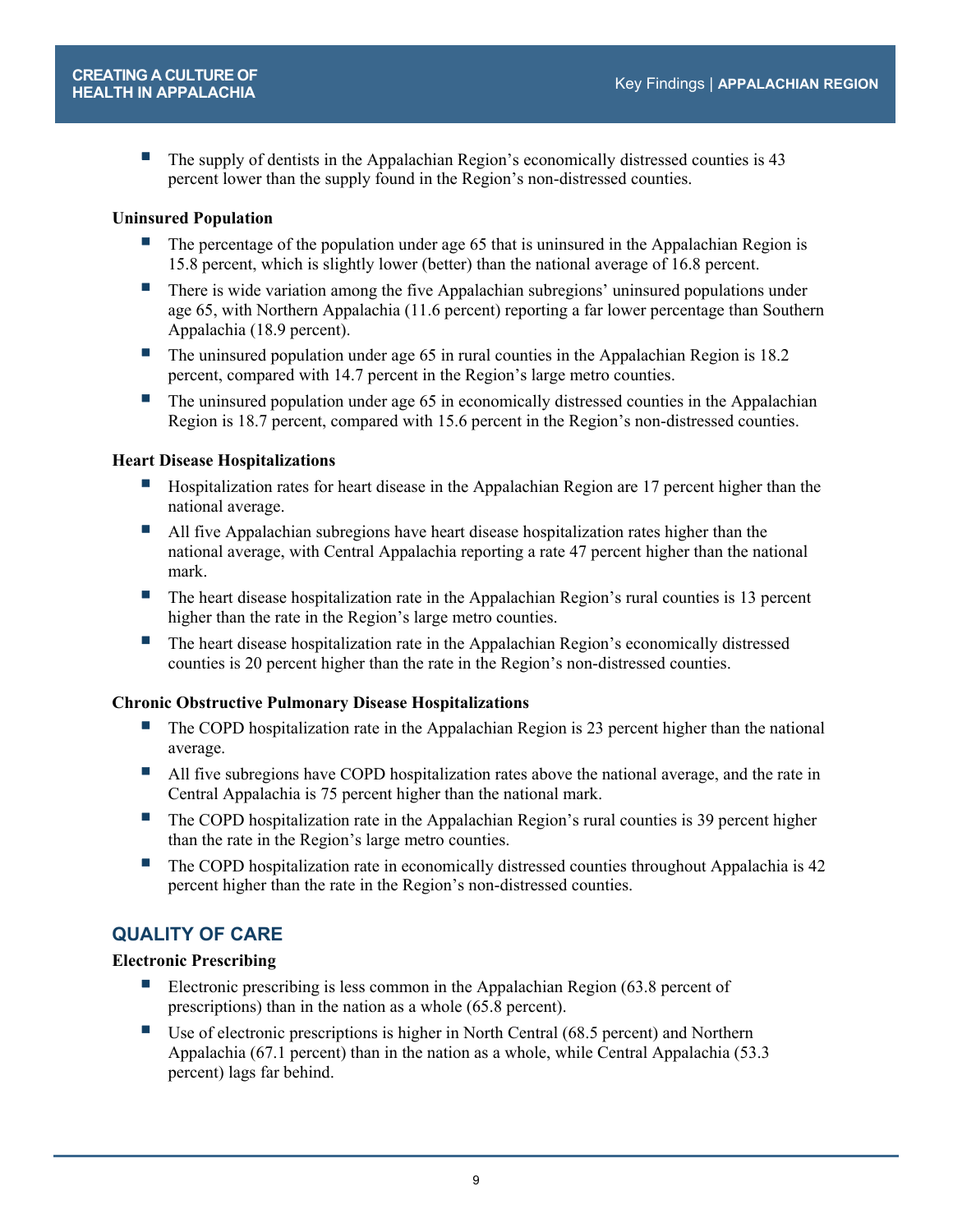- **There is an urban-rural divide in the use of electronic prescribing throughout the Region, with** large metro areas (64.7 percent) and small metro areas (65.6 percent) reporting a higher rate than rural areas (60.6 percent).
- Health care providers in the Appalachian Region's economically non-distressed counties are more likely to utilize electronic prescribing than those in the Region's distressed counties (64.2 percent compared to 57.7 percent).

#### **Mammogram Screenings**

- **The percentage of Medicare-covered women undergoing mammogram screenings in the** Appalachian Region is comparable to the percentage at the national level. In the Region, 61.4 percent of Medicare-covered women ages 67 to 69 have had a recent mammogram, a number similar to the 62.1 percent reported in the nation as a whole.
- Mammogram screenings are not nearly as prevalent in Central Appalachia, where only 53.7 percent of Medicare-covered women ages 67 to 69 have had a recent screening.
- **There is little difference in mammogram screening percentages of Medicare-covered women in** terms of rurality in the Appalachian Region, with large metro areas (58.9 percent) and rural areas (57.3 percent) reporting similar figures.
- A county's economic status is an indicator of mammogram screening prevalence, with Medicare-covered women in the Appalachian Region's economically non-distressed counties (61.9) reporting a much higher screening percentage than the Region's distressed counties (53.9 percent).

## **Diabetes Monitoring**

- Diabetes monitoring is slightly higher among Medicare patients in the Appalachian Region (85.9) percent) than among Medicare patients in the United States as a whole (84.7 percent).
- **There is little variation in diabetes monitoring across the subregions, with the lowest figure** (North Central, 84.3 percent) and the highest (South Central, 88.0) separated by less than four percentage points.
- There is not a clear urban-rural divide in diabetes monitoring, with all five rurality classifications reporting percentages between 84.9 percent and 86.4 percent.
- There is a marginal difference in diabetes monitoring percentages based on a county's economic status. The Appalachian Region's economically non-distressed counties (85.9 percent) and distressed counties (84.6 percent) report similar rates.

## **SOCIAL DETERMINANTS**

## **Median Household Income**

- **The median household income in the Appalachian Region is 19 percent less than the national** median.
- **The median household income in all five Appalachian subregions is below the national figure.** The median is especially low in Central Appalachia, where it is 38 percent less than the national median.
- **There is a stark urban-rural divide in median household income throughout the Region, with** rural households earning 34 percent less than those in the Region's large metro areas.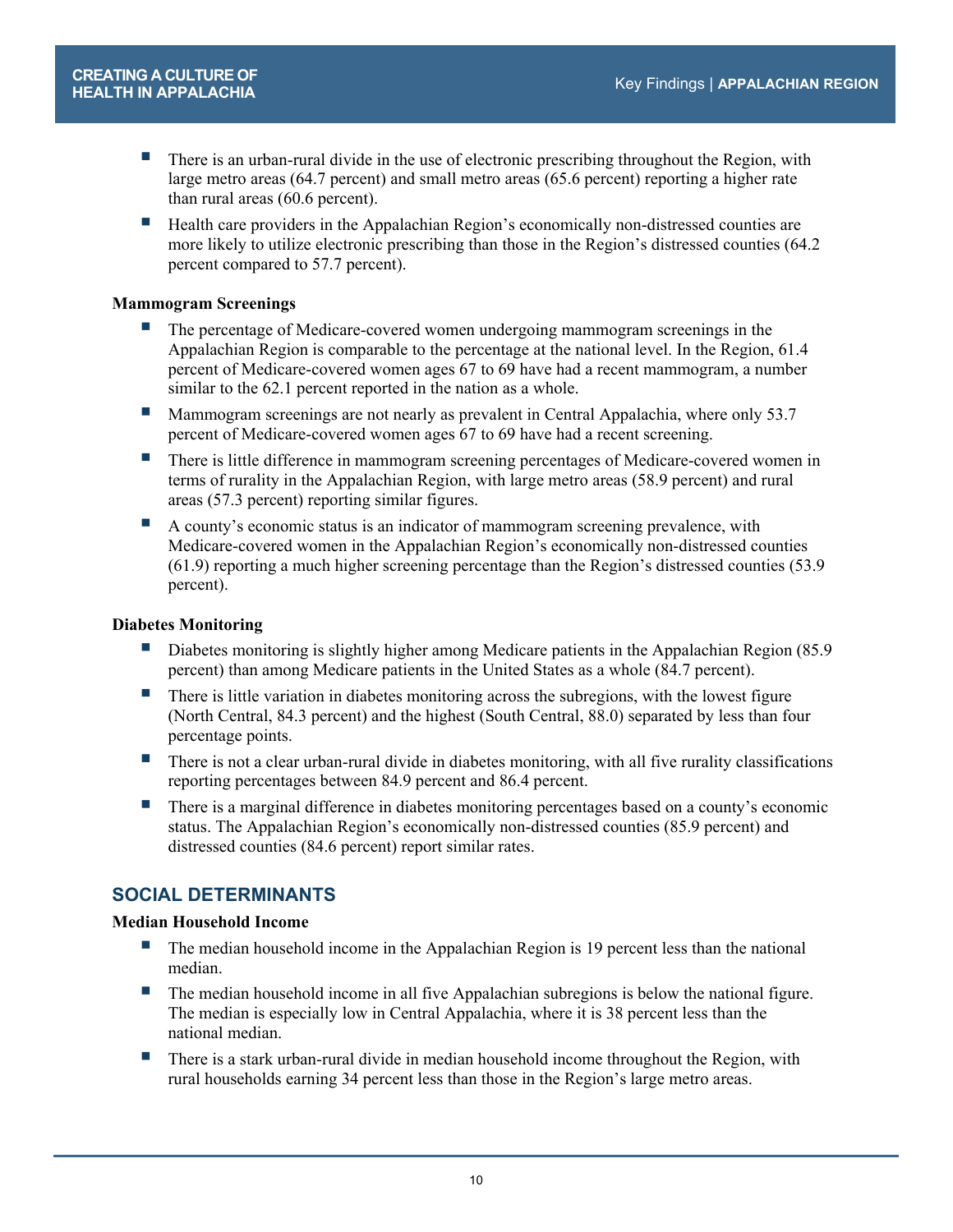**The median household income in the Appalachian Region's economically distressed counties is** 30 percent less than that found in the Region's non-distressed counties.

#### **Poverty**

- The household poverty rate is 17.2 percent in the Appalachian Region, a figure slightly higher than the national rate of 15.6 percent.
- At 14.8 percent, Northern Appalachia is the only subregion reporting a household poverty rate less than the nation as a whole. Central Appalachia reports that nearly one-quarter of all households in the subregion are below the poverty line (24.9 percent).
- **Poverty increases as the level of rurality increases. In the Appalachian Region's large metro** counties, 13.6 percent of households are below the poverty line, while 23.0 percent of households in the Region's rural areas are below the poverty line.
- The poverty rate in the Appalachian Region's economically distressed counties is much higher (26.9 percent) than the poverty rate in the Region's non-distressed counties (16.5 percent).

#### **Disability**

- The percentage of people receiving disability benefits is higher in the Appalachian Region (7.3 percent) than in the United States as a whole (5.1 percent).
- All five Appalachian subregions report higher percentages of their populations receiving disability benefits than the nation as a whole, with Central Appalachia having a particularly high figure of 13.9 percent.
- There is a clear urban-rural divide in the receipt of disability benefits. Residents in the Appalachian Region's rural counties are more likely to receive benefits (11.2 percent) than residents in the Region's large metro areas (5.5 percent).
- In the Appalachian Region's economically distressed counties, 13.6 percent of residents receive disability benefits, compared to 6.9 percent living in the Region's non-distressed counties.

#### **Education**

- In the Appalachian Region, 57.1 percent of adults ages 25 to 44 have some type of postsecondary education, compared to 63.3 percent in the nation as a whole.
- Among the subregions, Central Appalachia (46.7 percent) has the lowest percentage of its population with some type of post-secondary education.
- **There is an urban-rural divide in education throughout the Region. Adults in the Appalachian** Region's large metro areas (65.1 percent) are more likely to have attended a post-secondary institution than those in the Region's rural areas (49.0 percent).
- The economic status of a county is an indicator of education levels throughout Appalachia. In the Region, 57.9 percent of adults living in economically non-distressed counties have attended a post-secondary institution, compared to just 45.0 percent of those living in distressed counties.

#### **Social Associations**

 The social association rate in Appalachia is 33 percent higher than the rate found in the nation as a whole.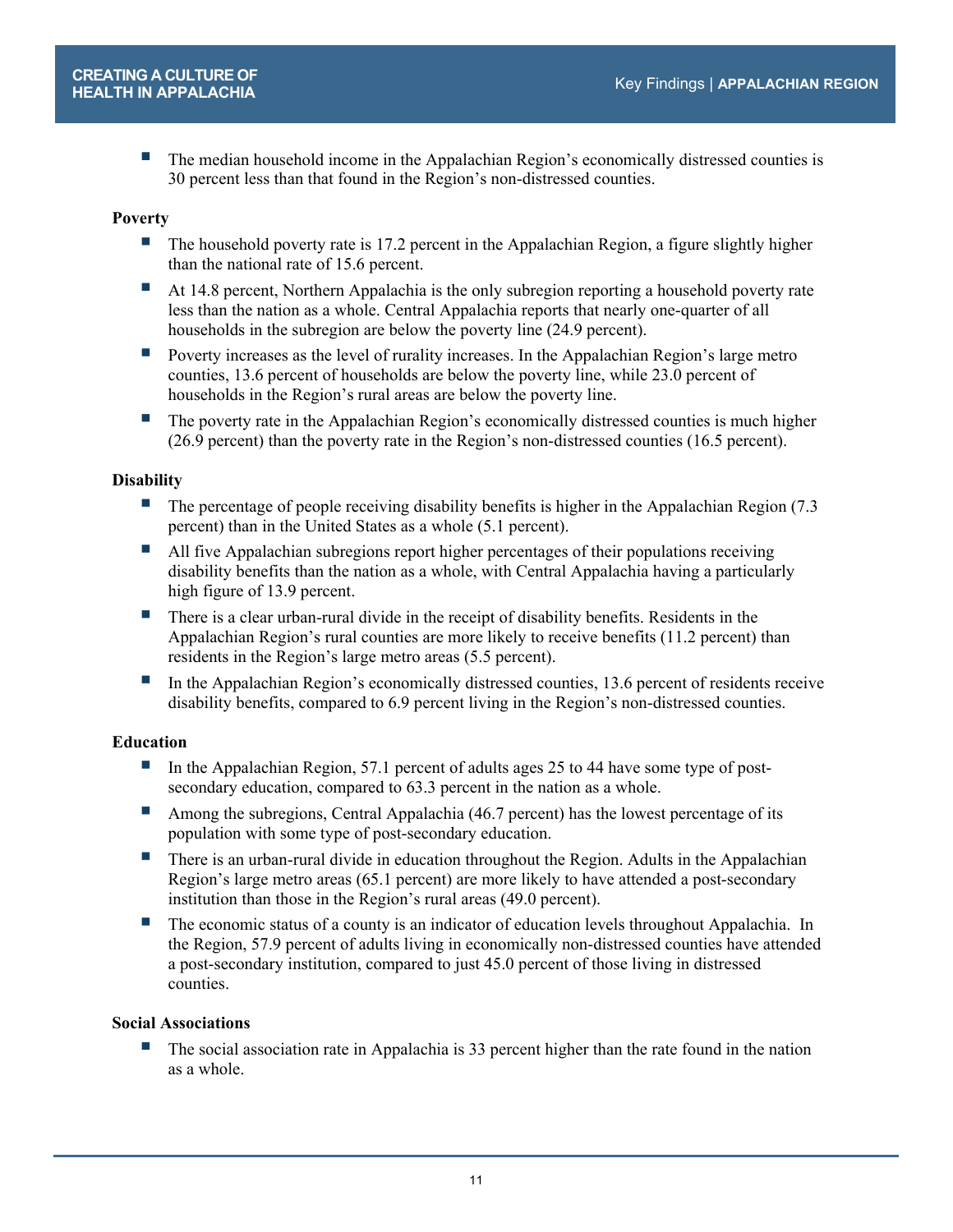- Social association rates are highest in Northern Appalachia (14.2 associations per 10,000 population) and South Central Appalachia (13.3 per 10,000). Only Central Appalachia (8.8 per 10,000) has a rate lower than the national figure.
- There is no clear urban-rural pattern in social association rates throughout Appalachia. The Appalachian Region's large metro counties (10.9 associations per 10,000 population) and its rural counties (11.8 per 10,000) both report rates lower than the Regional average, yet higher than the national average.
- The social association rate in the Appalachian Region's economically non-distressed counties is 28 percent higher than the rate found in the Region's distressed counties.

## **TRENDS**

## **Years of Potential Life Lost**

- Between 1989–1995 and 2008–2014, the YPLL<sup>1</sup> rate in the Appalachian Region improved (decreased) by 8 percent, while the United States as a whole experienced a much larger improvement (decrease) of 24 percent.
- **During the 1989–1995 period, the YPLL rate in Appalachia was 2 percent higher than the rate in** the United States overall, but by 2008–2014, the rate in the Region was 23 percent higher than the national rate—signifying a growing disparity.

## **Cancer Mortality**

- Between 1989–1995 and 2008–2014, the cancer mortality rate in the Appalachian Region decreased by 14 percent, an improvement smaller than the 21 percent decline experienced by the United States as a whole.
- During the 1989–1995 period, the cancer mortality rate in Appalachia was only 1 percent higher than the rate in the United States overall, but by 2008–2014, the rate in the Region was 10 percent higher than the national rate—signifying a growing disparity.

## **Heart Disease Mortality**

- Between 1989–1995 and 2008–2014, the heart disease mortality rate in the Appalachian Region decreased by 39 percent, an improvement slightly less than the 43 percent decline experienced by the United States as a whole.
- **During the 1989–1995 period, the heart disease mortality rate in Appalachia was 10 percent** higher than the rate in the United States overall, but by 2008–2014, the rate in the Region was 17 percent higher than the national rate—signifying a growing disparity.

## **Stroke Mortality**

1

Between 1989–1995 and 2008–2014, the stroke mortality rates in the Appalachian Region declined by 35 percent, a smaller improvement than the 40 percent decrease experienced by the United States as a whole.

 $1$  The data for the 2008–2014 period differ slightly from the data used for the YPLL measure found in the Mortality domain of this report. To produce an accurate trend metric and standardize the variable for the two time periods, an algorithm from County Health Rankings was used to develop a comparison measure for the period of 1989–1995; the same was done for the recent time span, 2008–2014.